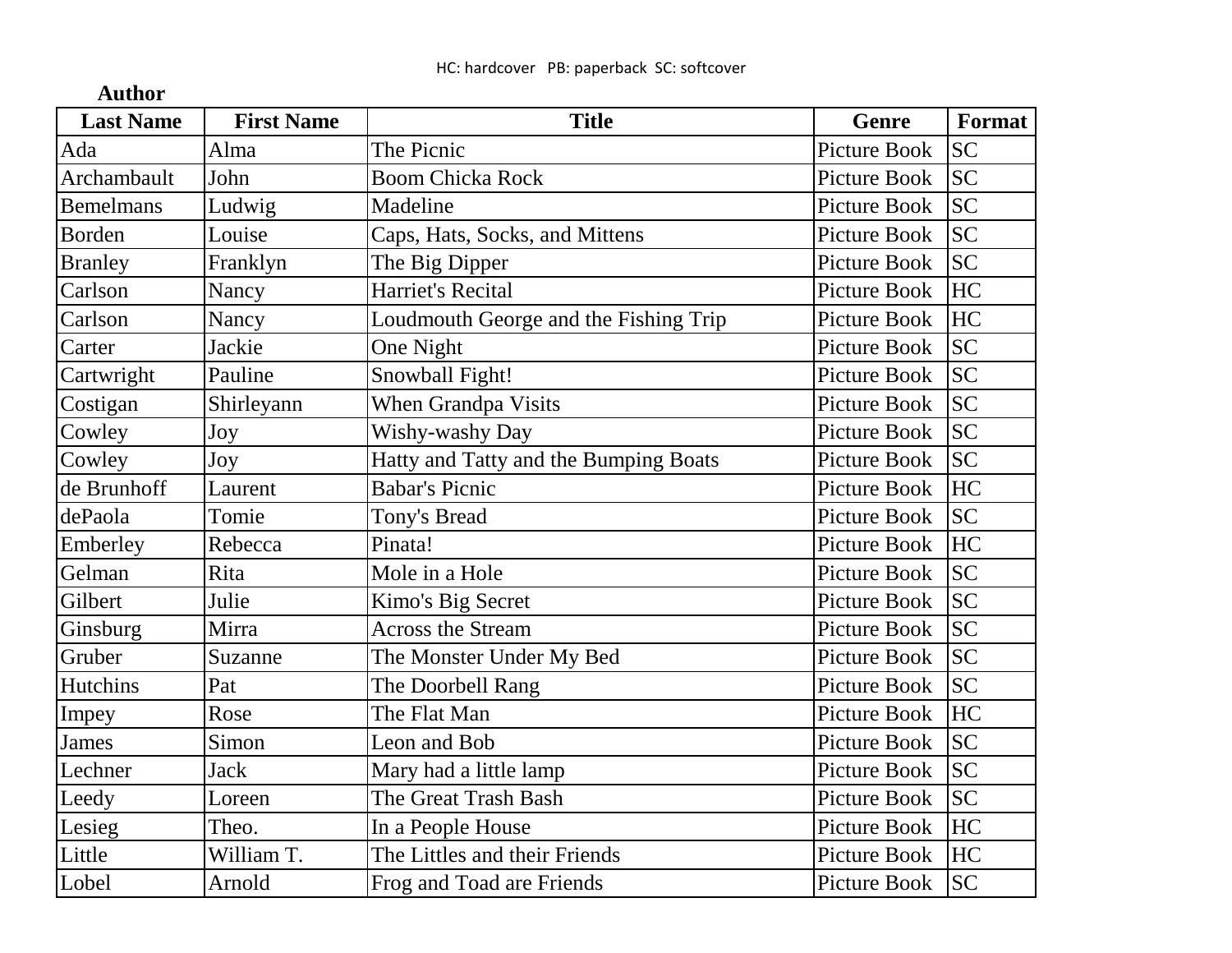| Lobel          | Arnold         | Frog and Toad are Friends                  | Picture Book | <b>SC</b> |
|----------------|----------------|--------------------------------------------|--------------|-----------|
| Mahy           | Margaret       | A Good Knee for a Cat                      | Picture Book | <b>SC</b> |
| McKay          | Sindy          | The Frog Prince                            | Picture Book | <b>SC</b> |
| McPhail        | David          | Lost!                                      | Picture Book | <b>SC</b> |
| Muth           | Jon J.         | <b>Zen Ties</b>                            | Picture Book | <b>SC</b> |
| Neitzel        | Shirley        | The Jacket I Wear in the Snow              | Picture Book | <b>SC</b> |
| Numeroff       | Laura          | Sometimes I Wonder if Poodles like Noodles | Picture Book | <b>SC</b> |
| Numeroff       | Laura          | Beatrice doesn't want to                   | Picture Book | HC        |
| Peltzman       | Adam           | <b>Blue's Big Pajama Party</b>             | Picture Book | <b>HC</b> |
| Relf           | Adam           | <b>Fox Makes Friends</b>                   | Picture Book | <b>SC</b> |
| Robbins        | Beth           | <b>Tom's New Haircut</b>                   | Picture Book | <b>HC</b> |
| Robbins        | Beth           | Tom's First Day at School                  | Picture Book | HC        |
| Robbins        | Beth           | Tom's Afraid of the Dark!                  | Picture Book | <b>HC</b> |
| Robbins        | Beth           | Tom and Ally visit the Doctor!             | Picture Book | HC        |
| <b>Robbins</b> | Beth           | Tom, Ally, and the New Baby                | Picture Book | HC        |
| Robbins        | Beth           | Tom, Ally, and the Baby-sitter             | Picture Book | HC        |
| Samton         | Sheila         | Jenny's Journey                            | Picture Book | <b>SC</b> |
| Schulz         | Kathy          | Always Be Safe                             | Picture Book | <b>SC</b> |
| Shulevitz      | Uri            | Oh What a Noise!                           | Picture Book | HC        |
| <b>Stadler</b> | John           | Hooray for Snail!                          | Picture Book | <b>HC</b> |
| Talkington     | <b>Bruce</b>   | Winnie the Pooh's Valentine                | Picture Book | <b>SC</b> |
| Thaler         | Mike           | Cinderquacker                              | Picture Book | <b>SC</b> |
| Tompert        | Ann            | Little Fox goes to the End of the World    | Picture Book | <b>SC</b> |
| Tompert        | Ann            | Little Fox goes to the End of the World    | Picture Book | <b>SC</b> |
| Waber          | <b>Bernard</b> | Lyle, Lyle, Crocodile                      | Picture Book | HC        |
| Waddell        | Martin         | <b>Farmer Duck</b>                         | Picture Book | <b>SC</b> |
| Walton         | Rick           | Why the Banana Split                       | Picture Book | <b>SC</b> |
| Walton         | Rick           | How Can You Dance?                         | Picture Book | <b>HC</b> |
| Wells          | Rosemary       | <b>Edward Unready for School</b>           | Picture Book | <b>HC</b> |
| Westcott       | Nadine         | Peanut Butter and Jelly                    | Picture Book | HC        |